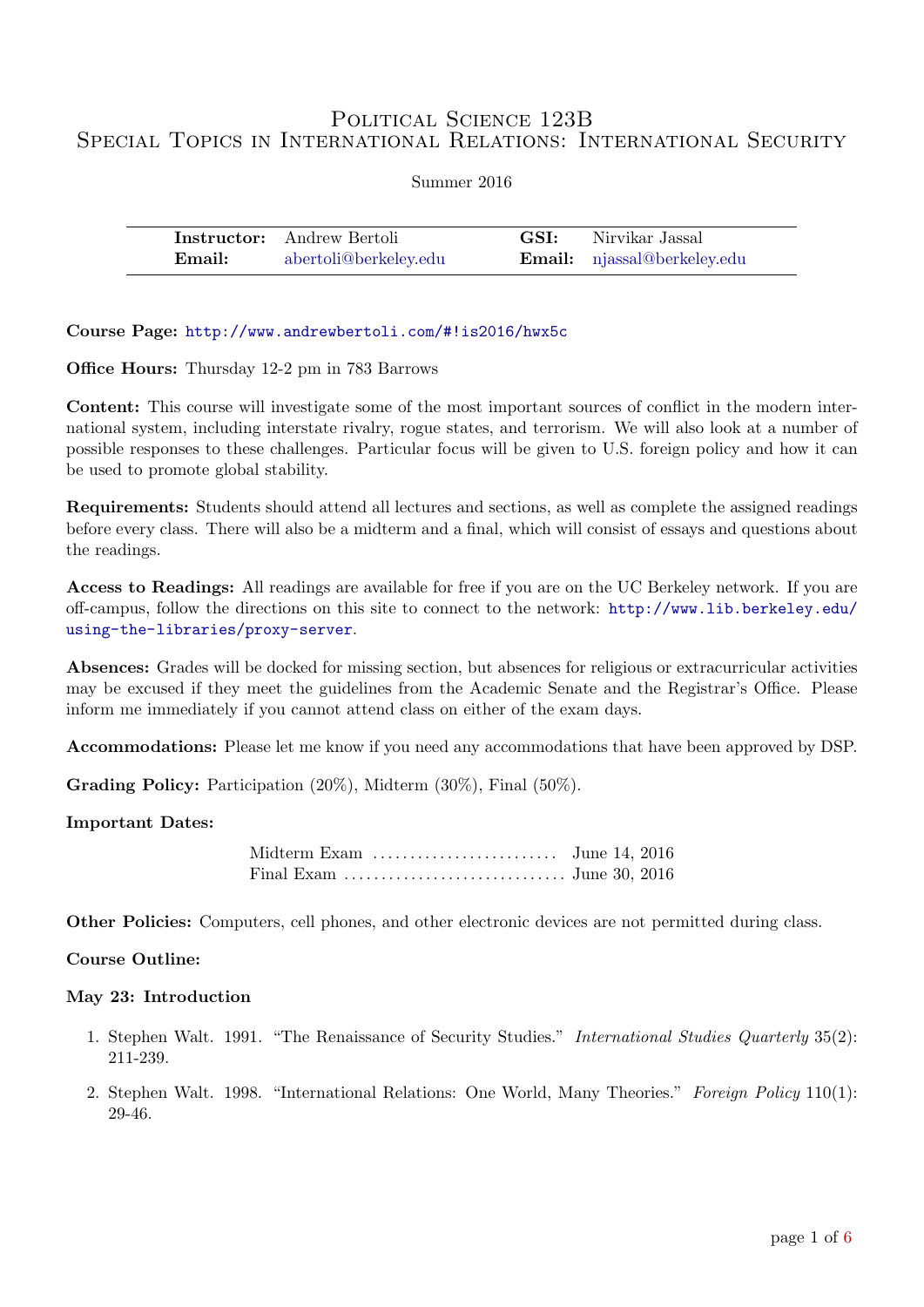# May 24: Great Power Rivalry

- 1. [Stephen Van Evera. 1990. "Primed for Peace: Europe After the Cold War."](http://www.jstor.org/stable/2538906) International Security  $15(3): 7-57.$
- 2. [Aaron L. Friedberg. 1993. "Ripe for Rivalry: Prospects for Peace in a Multipolar Asia."](http://www.jstor.org/stable/2539204) International Security [18\(3\): 5-33.](http://www.jstor.org/stable/2539204)
- 3. [Jeffrey Mankoff. 2014. "Russia's Greatest Land Grab: How Putin Won Russia and Lost Ukraine."](http://www.foreignaffairs.com/articles/141210/jeffrey-mankoff/russias-latest-land-grab) [Foreign Affairs](http://www.foreignaffairs.com/articles/141210/jeffrey-mankoff/russias-latest-land-grab) 93(3): 60-68.
- 4. [Kyle Dropp, Joshua D. Kertzer, and Thomas Zeitzoff. 2014. "The Less Americans Know About](http://www.washingtonpost.com/blogs/monkey-cage/wp/2014/04/07/the-less-americans-know-about-ukraines-location-the-more-they-want-u-s-to-intervene/) [Ukraine's Location, the More They Want the U.S. To Intervene."](http://www.washingtonpost.com/blogs/monkey-cage/wp/2014/04/07/the-less-americans-know-about-ukraines-location-the-more-they-want-u-s-to-intervene/) The Washington Post, April 7.
- 5. [John Mearsheimer. 2006. "China's Unpeaceful Rise."](http://mearsheimer.uchicago.edu/pdfs/A0051.pdf) Current History 105(690): 160-162.
- 6. [John Ikenberry. 2008. "The Rise of China and the Future of the West: Can the Liberal System](http://www.jstor.org/stable/20020265) Survive?" [Foreign Affairs](http://www.jstor.org/stable/20020265) 87(1): 23-37.

# May 25: Rogue States

- 1. [Robert Kagan and William Kristol. 2002. "What to Do About Iraq."](http://www.weeklystandard.com/Content/Public/Articles/000/000/000/768pylwj.asp?page=1) The Weekly Standard 7(18): [21.](http://www.weeklystandard.com/Content/Public/Articles/000/000/000/768pylwj.asp?page=1)
- 2. [Christopher Hitchens. 2009. "The Axis of Evil Revisited."](http://www.tubechop.com/watch/6361810) FORA.tv.
- 3. [John Mearsheimer and Stephen Walt. 2003. "Can Saddam Be Contained? History Says Yes."](http://journals.cambridge.org/action/displayAbstract?fromPage=online&aid=3899680&fileId=S1052703600006109) Foreign Policy Bulletin [14\(1\): 219-224.](http://journals.cambridge.org/action/displayAbstract?fromPage=online&aid=3899680&fileId=S1052703600006109)
- 4. [Rob York. 2014. "Will North Korea Ever Use Its Nuclear Weapons?"](http://www.theguardian.com/world/2014/oct/31/sp-north-korea-nuclear-weapons) The Guardian, October 31.
- 5. [Keir Lieber and Daryl Press. 2013. "The Next Korean War."](http://www.foreignaffairs.com/articles/139091/keir-a-lieber-and-daryl-g-press/the-next-korean-war) Foreign Affairs, April 1.
- 6. [Michael Rubin. 2008. "Can a Nuclear Iran Be Contained or Deterred?"](http://large.stanford.edu/courses/2013/ph241/perret2/docs/rubin.pdf) Middle Eastern Outlook 8:1-9.
- 7. [Kenneth Waltz. 2012. "Why Iran Should Get the Bomb: Nuclear Balancing Would Mean Stability."](http://www.acsu.buffalo.edu/~fczagare/PSC%20504/Waltz.pdf) [Foreign Affairs](http://www.acsu.buffalo.edu/~fczagare/PSC%20504/Waltz.pdf)  $91(2)$ : 2-5.
- 8. [Charles Krauthammer. 2012. "The 'Deterrence Works' Fantasy."](https://www.washingtonpost.com/opinions/charles-krauthammer-the-deterrence-works-fantasy/2012/08/30/20c0a3ea-f2d8-11e1-892d-bc92fee603a7_story.html?utm_term=.38ab4b7c6d56) Washington Post, August 30.

### May 26: Terrorism

- 1. [John Mueller and Mark Stewart. 2012. "The Terrorism Delusion: America's Overwrought Response](https://www.ciaonet.org/catalog/25726) to September 11." [International Security](https://www.ciaonet.org/catalog/25726) 37(1): 81-110.
- 2. [Shan Carter and Amanda Cox. 2011. "One 9/11 Tally: 3.3 Trillion Dollars."](http://www.nytimes.com/interactive/2011/09/08/us/sept-11-reckoning/cost-graphic.html) The New York Times, [September 8.](http://www.nytimes.com/interactive/2011/09/08/us/sept-11-reckoning/cost-graphic.html)
- 3. [George W. Bush. 2002. Speech at West Point, June 1.](http://www.nytimes.com/2002/06/01/international/02PTEX-WEB.html?pagewanted=1)
- 4. [Matthew Kroenig. 2010. "How To Deter Terrorism."](http://www.tandfonline.com/doi/full/10.1080/0163660X.2012.665339) The Washington Quarterly 35(2): 21-36.
- 5. [Keir Lieber and Daryl Press. 2013. "Why States Won't Give Nuclear Weapons to Terrorists."](http://belfercenter.ksg.harvard.edu/publication/23296/why_states_wont_give_nuclear_weapons_to_terrorists.html) Inter[national Security](http://belfercenter.ksg.harvard.edu/publication/23296/why_states_wont_give_nuclear_weapons_to_terrorists.html) 38(1): 80-104.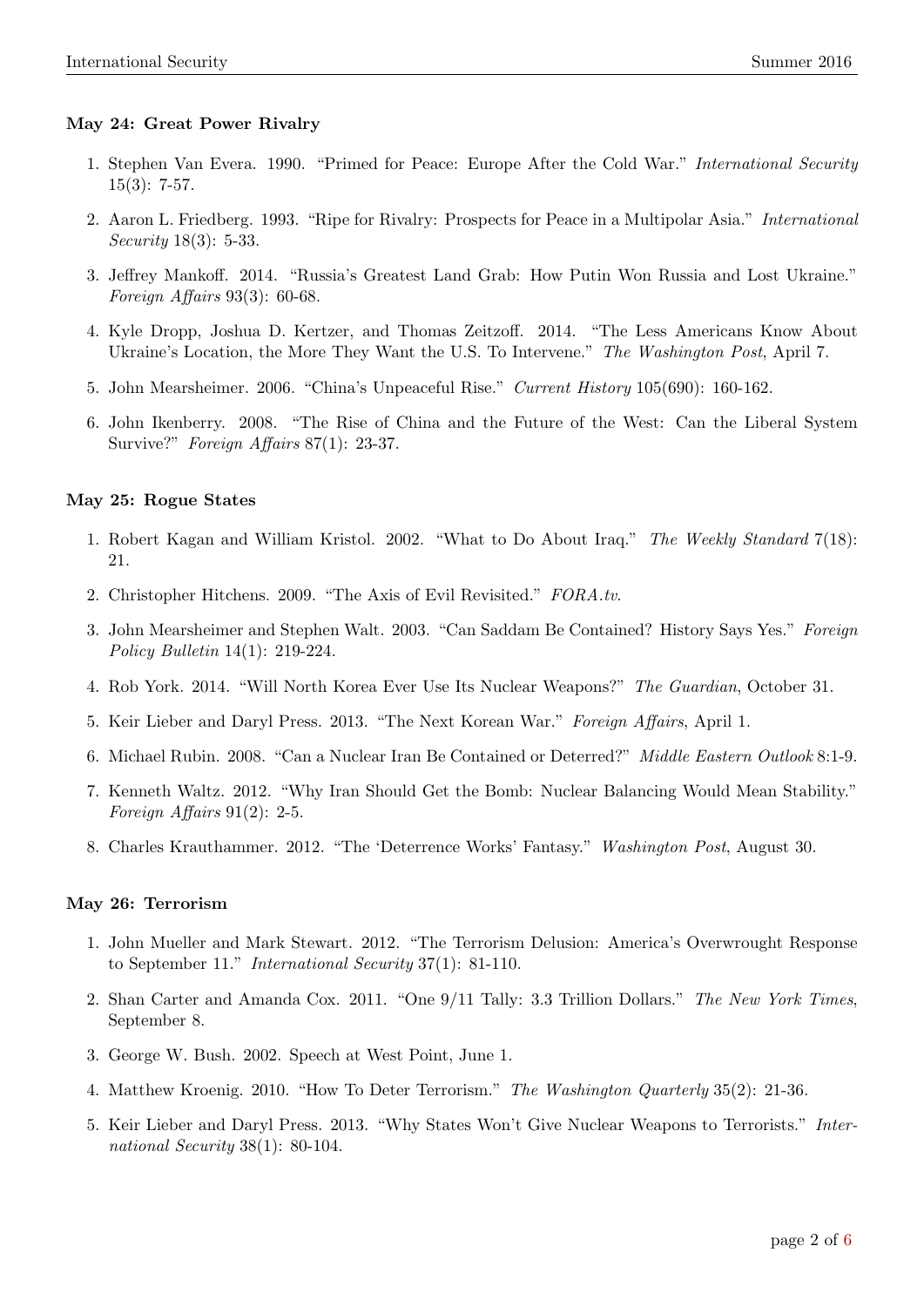# May 31: ISIS

- 1. ["The Islamic State." 2014.](https://www.youtube.com/watch?v=AUjHb4C7b94) Vice News.
- 2. [Audrey Kurth Cronin. 2015. "ISIS Is Not a Terrorist Group: Why Counterterrorism Won't Stop the](http://www.foreignaffairs.com/articles/143043/audrey-kurth-cronin/isis-is-not-a-terrorist-group) [Latest Jihadist Threat."](http://www.foreignaffairs.com/articles/143043/audrey-kurth-cronin/isis-is-not-a-terrorist-group) Foreign Policy 94(2): 87-98.
- 3. [Robin Simcox. 2014. "ISIS' Western Ambitions: Why Europe and the United States Could be the](http://www.foreignaffairs.com/articles/141611/robin-simcox/isis-western-ambitions) [Militant Group's Next Target."](http://www.foreignaffairs.com/articles/141611/robin-simcox/isis-western-ambitions) Foreign Affairs, June 30.
- 4. [Eric Patterson. 2014. "Muslims Fighting Islamists: West Should Applaud But Stay Out."](http://www.theblaze.com/contributions/muslims-fighting-islamists-west-should-applaud-but-stay-out/) The Blaze, [December 24.](http://www.theblaze.com/contributions/muslims-fighting-islamists-west-should-applaud-but-stay-out/)

# June 1: Economic Weapons

- 1. [John Mueller and Karl Mueller. 1999. "Sanctions of Mass Destruction."](http://www.jstor.org/stable/20049279) Foreign Affairs 78(3): 44-53.
- 2. [Daniel Drezner. 2011. "Sanctions Sometimes Smart: Targeted Sanctions in Theory and Practice."](http://onlinelibrary.wiley.com/doi/10.1111/j.1468-2486.2010.01001.x/full) [International Studies Review](http://onlinelibrary.wiley.com/doi/10.1111/j.1468-2486.2010.01001.x/full) 13(1): 96-108.
- 3. [Joy Gordon. 2013. "The Human Costs of the Iran Sanctions."](http://foreignpolicy.com/2013/10/18/the-human-costs-of-the-iran-sanctions/) Foreign Policy, October 18.
- 4. [Michael Birnbaum. 2015. "A Year into a Conflict with Russia, Are Sanctions Working?"](http://www.washingtonpost.com/world/europe/a-year-into-a-conflict-with-russia-are-sanctions-working/2015/03/26/45ec04b2-c73c-11e4-bea5-b893e7ac3fb3_story.html) Washington Post[, March 27.](http://www.washingtonpost.com/world/europe/a-year-into-a-conflict-with-russia-are-sanctions-working/2015/03/26/45ec04b2-c73c-11e4-bea5-b893e7ac3fb3_story.html)
- 5. [Daniel Drezner. 2015. "Does the Obama Administration Really Understand How Economic Sanctions](http://www.washingtonpost.com/posteverything/wp/2015/02/09/does-the-obama-administration-really-understand-how-economic-sanctions-work/) Work?" [Washington Post](http://www.washingtonpost.com/posteverything/wp/2015/02/09/does-the-obama-administration-really-understand-how-economic-sanctions-work/), February 9.

### June 2: Decapitation

- 1. [Daniel Byman and Kenneth Pollack. 2001. "Let Us Now Praise Great Men: Bringing the Statesman](http://belfercenter.ksg.harvard.edu/publication/560/let_us_now_praise_great_men.html) Back In." [International Security](http://belfercenter.ksg.harvard.edu/publication/560/let_us_now_praise_great_men.html) 25(4): 107-146.
- 2. [Benjamin Jones and Benjamin Olken. 2009. "Hit or Miss? The Effect of Assassinations on Institutions](http://www.nber.org/digest/mar08/w13102.html) and War." Summary from the [National Bureau of Economic Research](http://www.nber.org/digest/mar08/w13102.html).
- 3. [Bryan Price. 2012. "Targeting Top Terrorists: How Leadership Decapitation Contributes to Coun](http://belfercenter.ksg.harvard.edu/publication/21915/targeting_top_terrorists.html)terterrorism." [International Security](http://belfercenter.ksg.harvard.edu/publication/21915/targeting_top_terrorists.html) 36(4): 9-46.

# June 6: Air Power

- 1. [Robert Pape. 1993. "Why Japan Surrendered."](http://www.jstor.org/stable/2539100) International Security 18(2): 154-201.
- 2. [Robert Pape. 2004. "The True Worth of Air Power."](http://heinonlinebackup.com/hol-cgi-bin/get_pdf.cgi?handle=hein.journals/fora83§ion=34) Foreign Affairs. 83(2): 116-130.
- 3. [Daniel Reiter. 2004. "The Osiraq Myth and the Track Record of Preventive Military Attacks."](http://pitt.edu/~gordonm/RW/ReiterPB.pdf) Policy [Brief: Ridgway Center for International Security Studies, University of Pittsburgh](http://pitt.edu/~gordonm/RW/ReiterPB.pdf): 1-4
- 4. [Audrey Kurth Cronin. 2013. "Why Drones Fail: When Tactics Drive Strategy."](http://heinonline.org/HOL/Page?handle=hein.journals/fora92&div=64&g_sent=1&collection=journals) Foreign Affairs 92(4): [44-54.](http://heinonline.org/HOL/Page?handle=hein.journals/fora92&div=64&g_sent=1&collection=journals)
- 5. [Daniel Byman. 2013. "Why Drones Work: The Case for Washington's Weapon of Choice."](http://heinonlinebackup.com/hol-cgi-bin/get_pdf.cgi?handle=hein.journals/fora92§ion=63) Foreign Affairs [92\(4\): 32-43.](http://heinonlinebackup.com/hol-cgi-bin/get_pdf.cgi?handle=hein.journals/fora92§ion=63)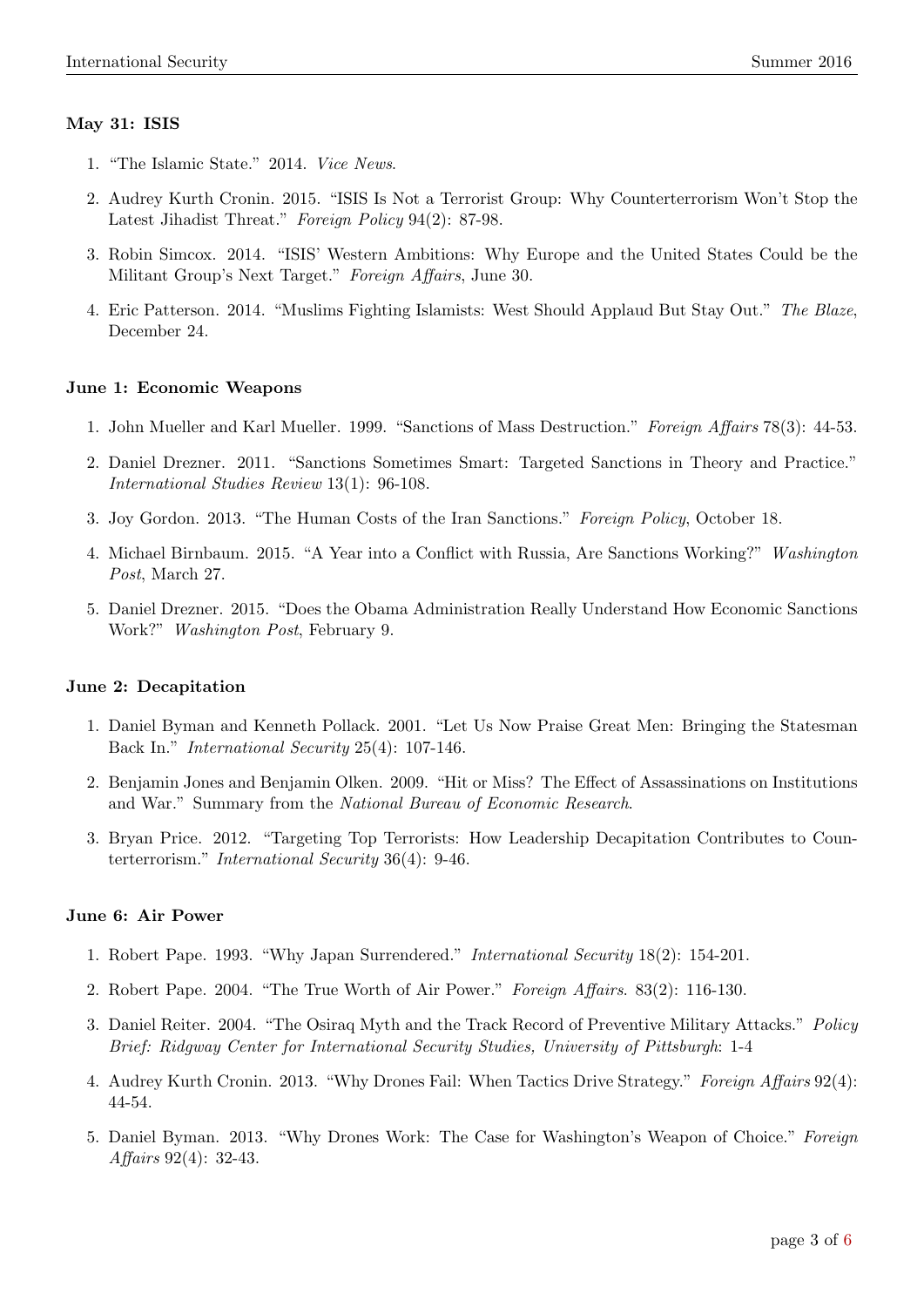# June 7: Nation Building

- 1. [Michael Doyle. 1986. "Liberalism and World Politics."](http://journals.cambridge.org/abstract_S0003055400185041) American Political Science Review 80(4): [1151-1169.](http://journals.cambridge.org/abstract_S0003055400185041)
- 2. [Sebastian Rosato. 2003. "The Flawed Logic of Democratic Peace Theory."](http://journals.cambridge.org/abstract_S0003055403000893) American Political Science Review [97\(4\): 585-602.](http://journals.cambridge.org/abstract_S0003055403000893)
- 3. [Larry Diamond. 2004. "What Went Wrong in Iraq."](http://www.jstor.org/stable/20034066) Foreign Affairs 83(5): 34-56.
- 4. [David Edelstein. 2004. "Occupational Hazards: Why Military Occupations Succeed or Fail."](http://belfercenter.ksg.harvard.edu/publication/529/occupational_hazards.html) Inter[national Security](http://belfercenter.ksg.harvard.edu/publication/529/occupational_hazards.html) 29(1): 49-91.

# June 8: Offshore Balancing

- 1. [John Mearsheimer. 2011. "Imperial by Design."](http://www.jstor.org/stable/42897726?seq=1#page_scan_tab_contents) The National Interest 111(1): 16-34.
- 2. [Barry Posen. 2013. "Pull Back: The Case for a Less Activist Foreign Policy."](http://lionelingram.com/562_Pull%20Back%20_%20Foreign%20Affairs.pdf) Foreign Affairs 92(1): [116-129.](http://lionelingram.com/562_Pull%20Back%20_%20Foreign%20Affairs.pdf)

## June 9: Non-Interventionism

- 1. [Osama bin Laden. 2002. Letter to America.](http://www.theguardian.com/world/2002/nov/24/theobserver)
- 2. [Joseph Lieberman and Jon Kyl. 2013. "The Danger of Repeating the Cycle of American Isolationism."](http://www.washingtonpost.com/opinions/the-danger-of-repeating-the-cycle-of-american-isolationism/2013/04/25/16da45f8-a90c-11e2-a8e2-5b98cb59187f_story.html) [The Washington Post](http://www.washingtonpost.com/opinions/the-danger-of-repeating-the-cycle-of-american-isolationism/2013/04/25/16da45f8-a90c-11e2-a8e2-5b98cb59187f_story.html), April 25.
- 3. [Lt. Gen. Thomas G. McInerney. 2010. "A World Without America's Leadership and Military Might](http://www.foxnews.com/opinion/2010/11/12/lt-gen-tom-mcinerney-military-united-states-chaos-havana-hitler-germany-wilson.html) [Would Be Chaos."](http://www.foxnews.com/opinion/2010/11/12/lt-gen-tom-mcinerney-military-united-states-chaos-havana-hitler-germany-wilson.html) Fox News Opinion, November 12.
- 4. [Micah Zenko. 2014. "The Myth of the Indispensable Nation."](http://foreignpolicy.com/2014/11/06/the-myth-of-the-indispensable-nation/) Foreign Policy. November 6.

### June 13: Review

## June 14: Midterm Exam

### June 15: Military Privatization

- 1. [Peter W. Singer. 2001. "Corporate Warriors: The Rise of the Privatized Military Industry and Its](http://belfercenter.ksg.harvard.edu/publication/358/corporate_warriors.html) [Ramifications for International Security."](http://belfercenter.ksg.harvard.edu/publication/358/corporate_warriors.html) International Security 26(3): 186-220.
- 2. [Peter W. Singer. 2005. "Outsourcing War. "](https://www.foreignaffairs.com/articles/2005-03-01/outsourcing-war) Foreign Affairs 84(2): 119-133.
- 3. [Deborah Avant and Lee Sigelman. 2010. "Private Security and Democracy: Lessons from the US in](http://www.tandfonline.com/doi/abs/10.1080/09636412.2010.480906) Iraq." [Security Studies](http://www.tandfonline.com/doi/abs/10.1080/09636412.2010.480906) 19(2): 130-265.

### June 16: Christianity

- 1. [Ewen MacAskill. 2005. "George Bush: 'God Told Me To End the Tyranny in Iraq.' "](http://www.theguardian.com/world/2005/oct/07/iraq.usa) The Guardian, [October 7.](http://www.theguardian.com/world/2005/oct/07/iraq.usa)
- 2. [Robert McMahon. 2006. "Christian Evangelicals and U.S. Foreign Policy."](http://www.cfr.org/religion/christian-evangelicals-us-foreign-policy/p11341) Council on Foreign Relations[, August 22.](http://www.cfr.org/religion/christian-evangelicals-us-foreign-policy/p11341)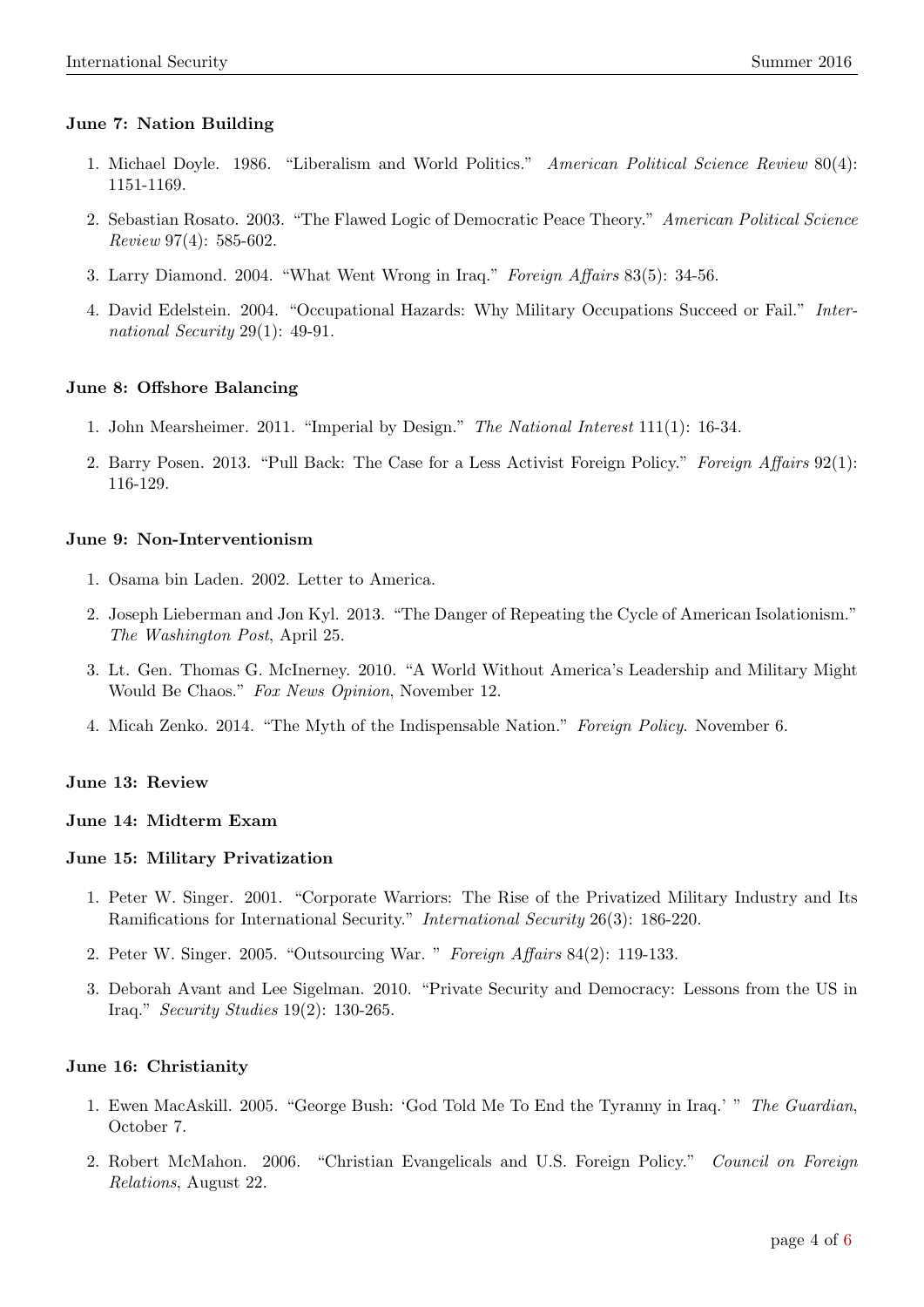3. [Walter Russel Mead. 2006. "God's Country."](https://www.foreignaffairs.com/articles/united-states/2006-09-01/gods-country) Foreign Affairs 85(5): 24-44.

## June 20: Military Industrial Complex

- 1. [Dwight D. Eisenhower. 1961. Farewell Address.](https://www.youtube.com/watch?v=x02IT5Cftgc)
- 2. [James Fallows. 2015. "The Tragedy of the American Military."](http://www.theatlantic.com/features/archive/2014/12/the-tragedy-of-the-american-military/383516/) The Atlantic 315(1), 72-90.
- 3. ["Police Militarization and Upcoming Martial Law." 2014.](https://www.youtube.com/watch?v=urQbrvjg40w) CNN.

### June 21: Government Secrecy

- 1. [Dennis F. Thompson. 1999. "Democratic Secrecy."](http://fs.huntingdon.edu/jlewis/FOIA/PolJnls/DemSecrecy-ThompsonPSQ99.htm) Political Science Quarterly 114(2): 181-193.
- 2. [Paul Szoldra. 2014. "Snowden: Here's Everything We've Learned In One Year Of Unprecedented](http://www.businessinsider.com/snowden-leaks-timeline-2014-6) [Top-Secret Leaks."](http://www.businessinsider.com/snowden-leaks-timeline-2014-6) Business Insider, June 7.

### June 22: Torture

- 1. [Mark Costanzo and Ellen Gerrity. 2009. "The Effects and Effectiveness of Using Torture as an](https://spssi.onlinelibrary.wiley.com/doi/abs/10.1111/j.1751-2409.2009.01014.x) [Interrogation Device: Using Research to Inform the Policy Debate."](https://spssi.onlinelibrary.wiley.com/doi/abs/10.1111/j.1751-2409.2009.01014.x) Social Issues and Policy Review [3\(1\): 179-210.](https://spssi.onlinelibrary.wiley.com/doi/abs/10.1111/j.1751-2409.2009.01014.x)
- 2. ["The Torture Question." 2005.](http://www.pbs.org/wgbh/pages/frontline/torture/view/) Frontline.
- 3. [Chistopher Hitchens. 2008. "Believe Me, It's Torture."](http://www.vanityfair.com/news/2008/08/hitchens200808) Vanity Fair, July 2.
- 4. [Wilson Andrews and Alicia Parlapiano. 2014. "A History of the C.I.A.'s Secret Interrogation Pro](http://www.nytimes.com/interactive/2014/12/09/world/timeline-of-cias-secret-interrogation-program.html)gram." [New York Times](http://www.nytimes.com/interactive/2014/12/09/world/timeline-of-cias-secret-interrogation-program.html), December 9.
- 5. [Matt Apuzzo, Haeyoun Park, and Larry Buchanan. 2014. "Does Torture Work? The C.I.A.'s Claims](http://www.nytimes.com/interactive/2014/12/08/world/does-torture-work-the-cias-claims-and-what-the-committee-found.html?_r=0) [and What the Committee Found."](http://www.nytimes.com/interactive/2014/12/08/world/does-torture-work-the-cias-claims-and-what-the-committee-found.html?_r=0)New York Times, December 9.
- 6. [Aaron Blake. 2014. "The Reason Americans Are OK with Torture."](http://www.washingtonpost.com/blogs/the-fix/wp/2014/12/16/the-real-reason-americans-dont-care-about-torture/)New York Times, December 16.

### June 23: Arts and Entertainment

- 1. [Max Fisher. 2015. "What Everyone Gets Wrong about Charlie Hebdo and Racism."](http://www.vox.com/2015/1/12/7518349/charlie-hebdo-racist) Vox, January [12.](http://www.vox.com/2015/1/12/7518349/charlie-hebdo-racist)
- 2. [Victor Navasky. 2015. "Crime and Caricature: A History of Political Cartoons–And the Backlash](https://www.foreignaffairs.com/articles/2015-02-10/crime-and-caricature) [They've Inspired."](https://www.foreignaffairs.com/articles/2015-02-10/crime-and-caricature) Foreign Affairs, February 10.
- 3. ["Interview with 'Charlie Hebdo' Cartoonist Luz." 2015.](https://www.youtube.com/watch?v=ebL1oCy6tgY) Vice News.
- 4. ["Interview with Seth Rogen and James Franco." 2015.](http://abcnews.go.com/Nightline/video/seth-rogen-interview-meant-controversial-27626450) ABC News.
- 5. [Fareed Zakaria. 2014. "Caving to North Korea on 'The Interview' Sends the Wrong Message to](http://www.washingtonpost.com/opinions/fareed-zakaria-caving-to-north-korea-creates-a-new-danger/2014/12/18/46a5f2b4-86f5-11e4-9534-f79a23c40e6c_story.html) Terrorists." [Washington Post](http://www.washingtonpost.com/opinions/fareed-zakaria-caving-to-north-korea-creates-a-new-danger/2014/12/18/46a5f2b4-86f5-11e4-9534-f79a23c40e6c_story.html), December 18.

### June 27: International Sports

1. [United Nations. 2014. "Sports & Peace: How the FIFA World Cup Unites."](http://cal.unac.org/blog/sports-peace-how-the-fifa-world-cup-unites/)